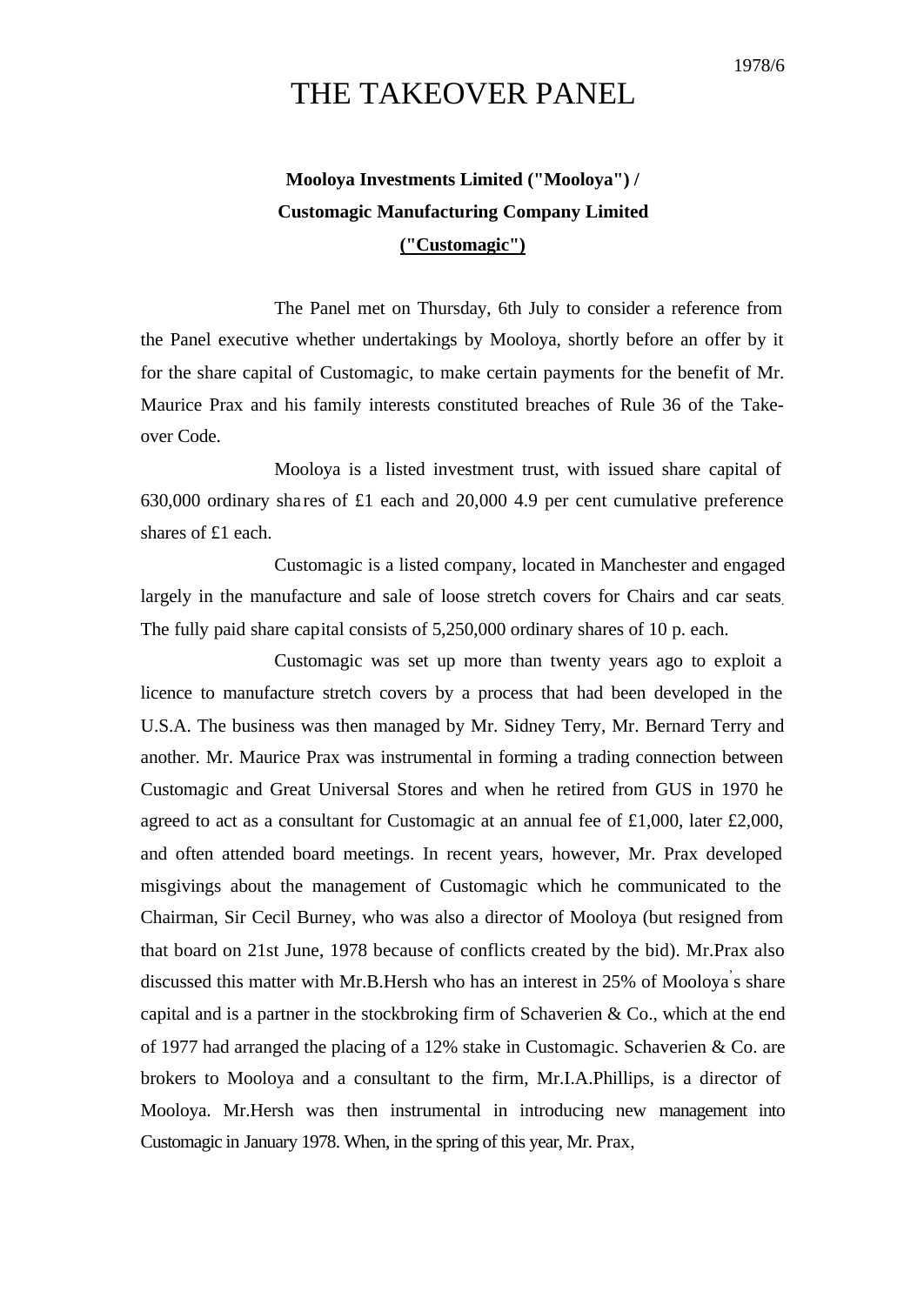Mr.Hersh and the Terrys considered that this new management was not being effective, Mr.Hersh, after exploring other possible courses, suggested to Mr.Prax a bid by Mooloya, on the basis that the price did not exceed 20 p. per Customagic share. Mooloya held 135,000 Customagic shares (2.8%) but was not prepared to make a bid unless shares already owned or committed to it constituted nearly 50% of Customagic's issued share capital. Mr.Prax, able to speak for at least 462,000 shares (8.8%), appears to have told Mr. Hersh that he was in a position to influence the Terrys (1,445,430 Shares, i.e., 27.5%) and the question of a procurement fee was mentioned. Mr.M.S.Gampell, the Chairman of Mooloya, examined the proposition of a bid for Customagic with Charterhouse Japhet Limited ("Charterhouse") on 20th April: but he has said that he did not know about a procurement fee to be paid to Mr. Prax until a series of meetings held at Mr. Gampell's house on Sunday 30th April.

At these meetings on 30th April, which were continued on the following day, there were present at various times Mr.Gampell; Mrs.Sewell of Alexander Rubens, solicitors to Mooloya; Mr.Hersh; Mr.Bernard Terry and his solicitor, Mr.Alexander of Alexander, Tatham & Co.; Mr.Sidney Terry and his solicitor, Mr.Jay of Jay Benning & Solomon; and Mr. Prax with his legal advisers, Mr.Silverman of Taylor & Humbert and Mr.Anthony Scrivener QC. Mr.Collins, a member of the staff of Charterhouse was present in the evening of 30th April. Before the Terrys arrived, there was some hard bargaining between Mooloya and Mr. Prax, assisted by Mr.Scrivener, about the amount and conditions of the procurement fee to be paid to him. There were then long negotiations with the Terrys on price, with Mr. Prax playing a prominent part. Mr.Bernard Terry has told us frankly that in agreeing to accept 20 p. on the following day, he was influenced by a promise to renew a service agreement which was on the point of expiry, following the reorganisation earlier in the year which had ousted him from any active share in the management. The meetings resulted in a number of documents which we had before us:-

(a) A hand-written agreement, initialled by the parties and dated 30th April, between Mooloya and a Jersey resident company, Gras d'Eau Consultants Company Ltd., by which Mooloya agreed to pay a fee of £38,625 for the procurement by Gras d'Eau of the transfer to Mooloya of shares in Customagic held by "certain companies incorporated and resident in the Channel Island of Jersey and shareholders resident in the C.I.". Gras d'Eau is owned by a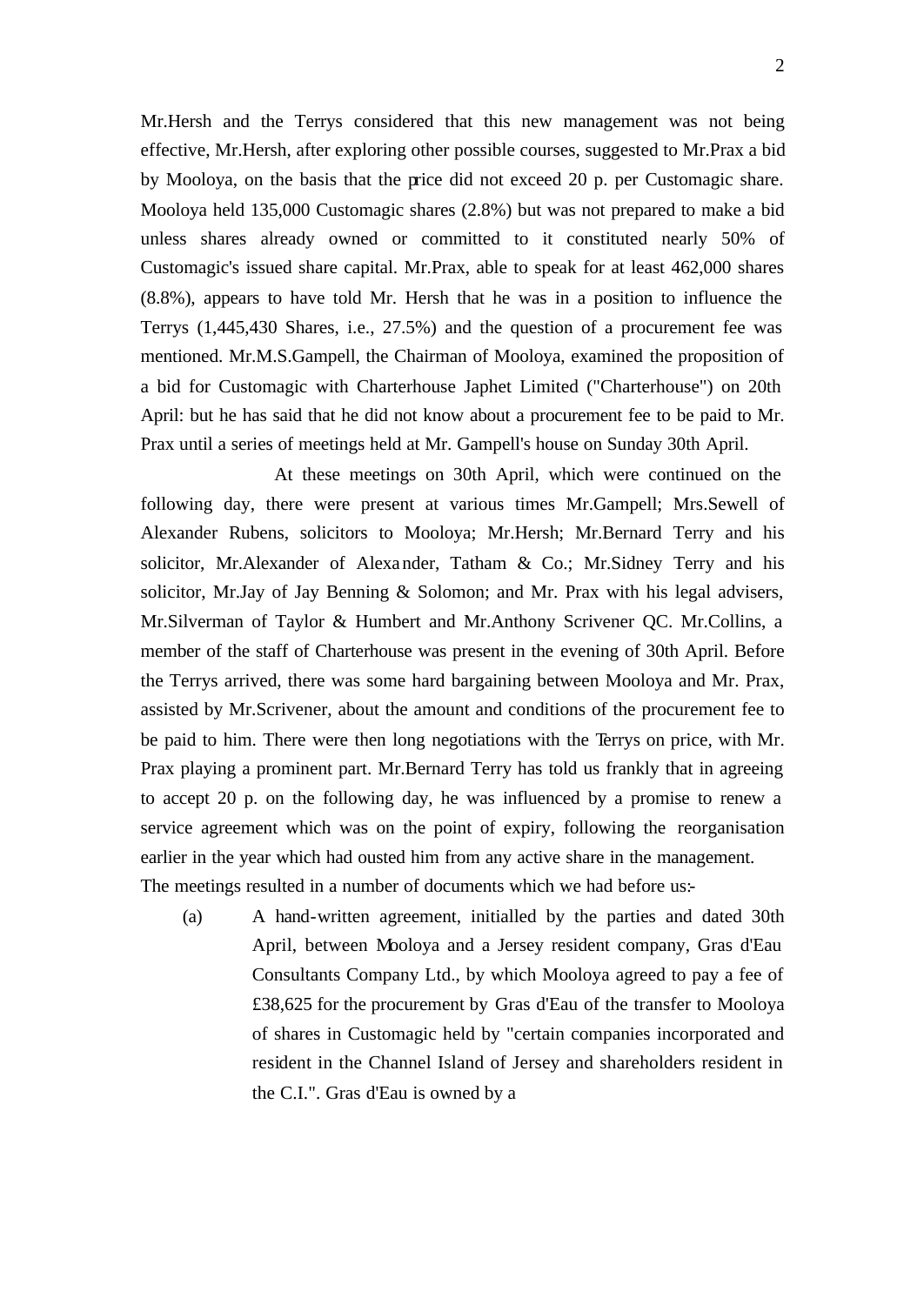trust, whose beneficiaries include members of the family of Mr. Maurice Prax. The agreement did not identify the shares but it is not disputed that the reference was to most of the 658,040 shares (12.5%) described in (b) below. The services provided by Gras d'Eau were to be provided entirely outside the United Kingdom. A later memorandum, dated 13th June, said to evidence the agreement of 30th April, purports to say that the agreement referred to the procurement of the transfer to Mooloya of 1,445,430 shares in Customagic held by the Terry family and some other shareholders. These shareholders were not resident in the Channel Islands.

- (b) A preliminary memorandum of an agreement, dated 30th April, initialled by Mr.Gampell and Mr.Prax, followed by an agreement dated 15th June, by which Mooloya conditionally acquired 658,040 Customagic shares mostly owned in the Channel Islands. The vending shareholders included Hall Moss Finance Company Ltd. (265,000 shares), a company owned by a trust for members of Mr. Prax' family, and Beckley Investments (Jersey) Limited (197,000 shares), a company owned by Mr.Prax, of which he was a director. Mr.Prax told us that at the meetings on 30th April he was in a position to pledge all the Channel Island shares to Mooloya.
- (c) Correspondence dated 8th and 13th June, between Mooloya and Mr.Prax, under which, if the bid was successful, Mr. Prax would have a consultancy agreement with Mooloya for a period of 5 years at an annual fee of £7,500. Under this agreement Mr.Prax would not be required to perform services outside Jersey, and in the event of Mr.Prax' death during the currency of the agreement (he is now 74 years of age) the fee would be paid to his estate for the remainder of the unexpired term.
- (d) Heads of an agreement, dated 1st May, by which (subject to certain conditions, including Panel confirmation that the service and consultancy agreements with the Terrys did not breach the Code) Mooloya conditionally acquired 1,445,430 shares in Customagic held by the Terrys and others.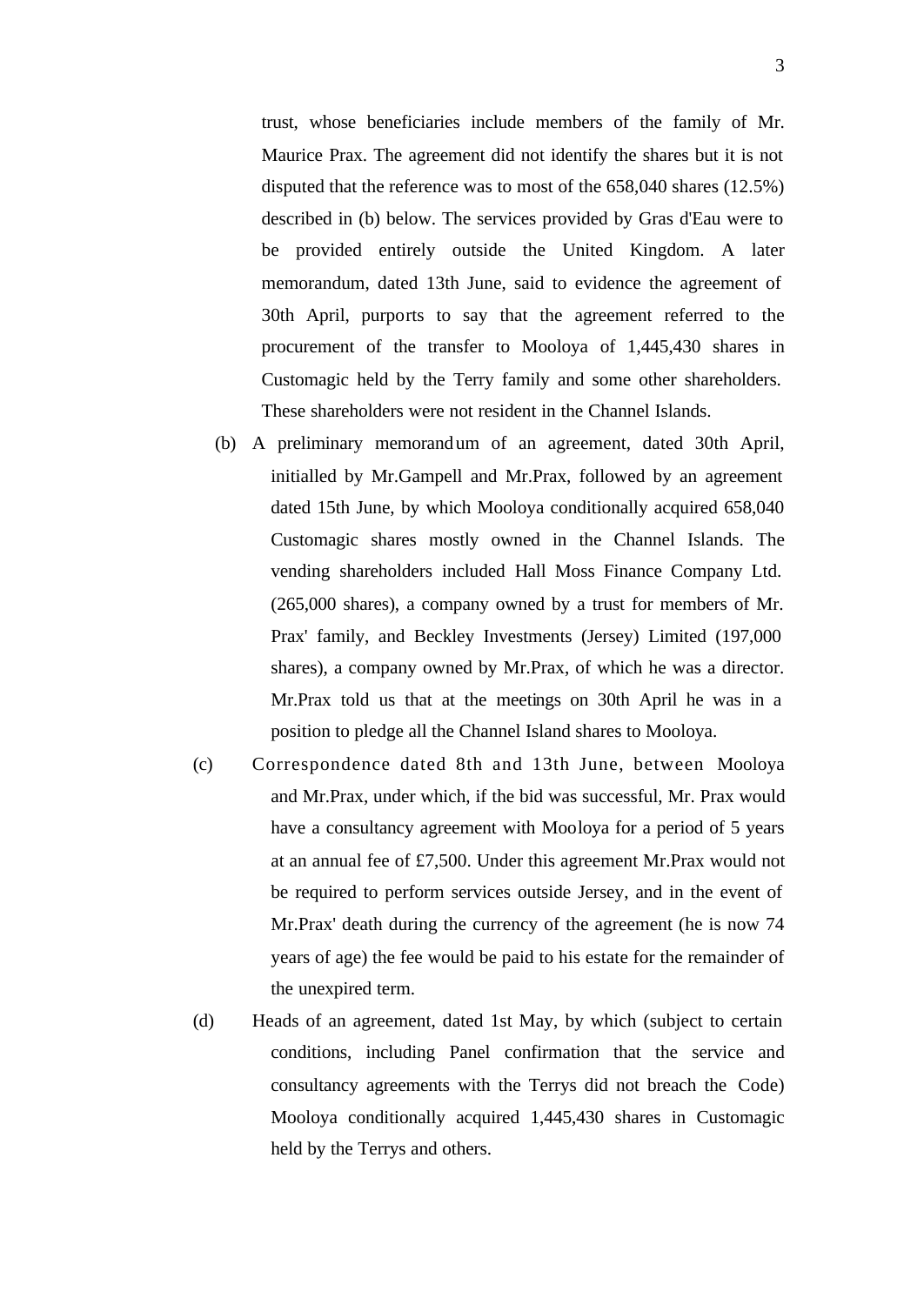(e) An agreement, dated 1st May, between Mooloya and Mr.Bernard Terry by which Mr.Terry agreed, subject to the bid going unconditional, to serve Customagic as a director in charge of the mail order division for six years, on broadly the same terms as in the service agreement due to expire. A consultancy contract was agreed for Mr.Sidney Terry but later cancelled by mutual agreement.

(f) A manuscript note, dated 30th April, to the effect that the various agreements benefiting Mr.Prax were to take effect when Mooloya came to terms with the Terry shareholders.

There is some conflict of evidence whether the agreements concerning Mr. Prax were to be submitted to the Panel. Mr.Prax' legal advisers said that their understanding of the meeting with Mooloya on 30th April was that all the documents relating to those agreements would be shown to the Panel by Mooloya. They added that Mr.Gampell expressly stated that this would be done. Mr.Gampell denied ever having committed himself to do so but stated that he had merely said that they could, if necessary, be cleared. In the event he had taken the view that Rule 36 was not concerned with a normal commercial transaction and that, in consequence, no need for clearance arose.

Mr.Bernard Terry's solicitor had wished to be assured that his client's service agreement did not breach the Take-over Code and a stipulation for clearance by the Panel was inserted in the agreement. Accordingly Mr.Gampell, Mr. Bernard Terry and his solicitor, and two representatives of Charterhouse went to the Panel executive on 2nd May. At this meeting Mr.Gampell represented that, if the proposed bid succeeded, Mooloya would need the professional skills of the Terrys in managing Customagic and that the service agreement with Mr.Bernard Terry and the proposed consultancy agreement with Mr.Sidney Terry were commercially justified. The Panel executive accepted this argument and in accord with practice about commercially justified contracts accepted that the agreements were not in breach of Rule 36. No mention was made to the Panel executive of any of the agreements reached between Mooloya and Mr.Prax.

On 1st May, the Chairman of Mooloya informed the Chairman of Customagic that Mooloya proposed to make an offer at 20 p. for the ordinary shares of Customagic. On 3rd May dealing in the shares of Customagic was temporarily suspended. On 15th May,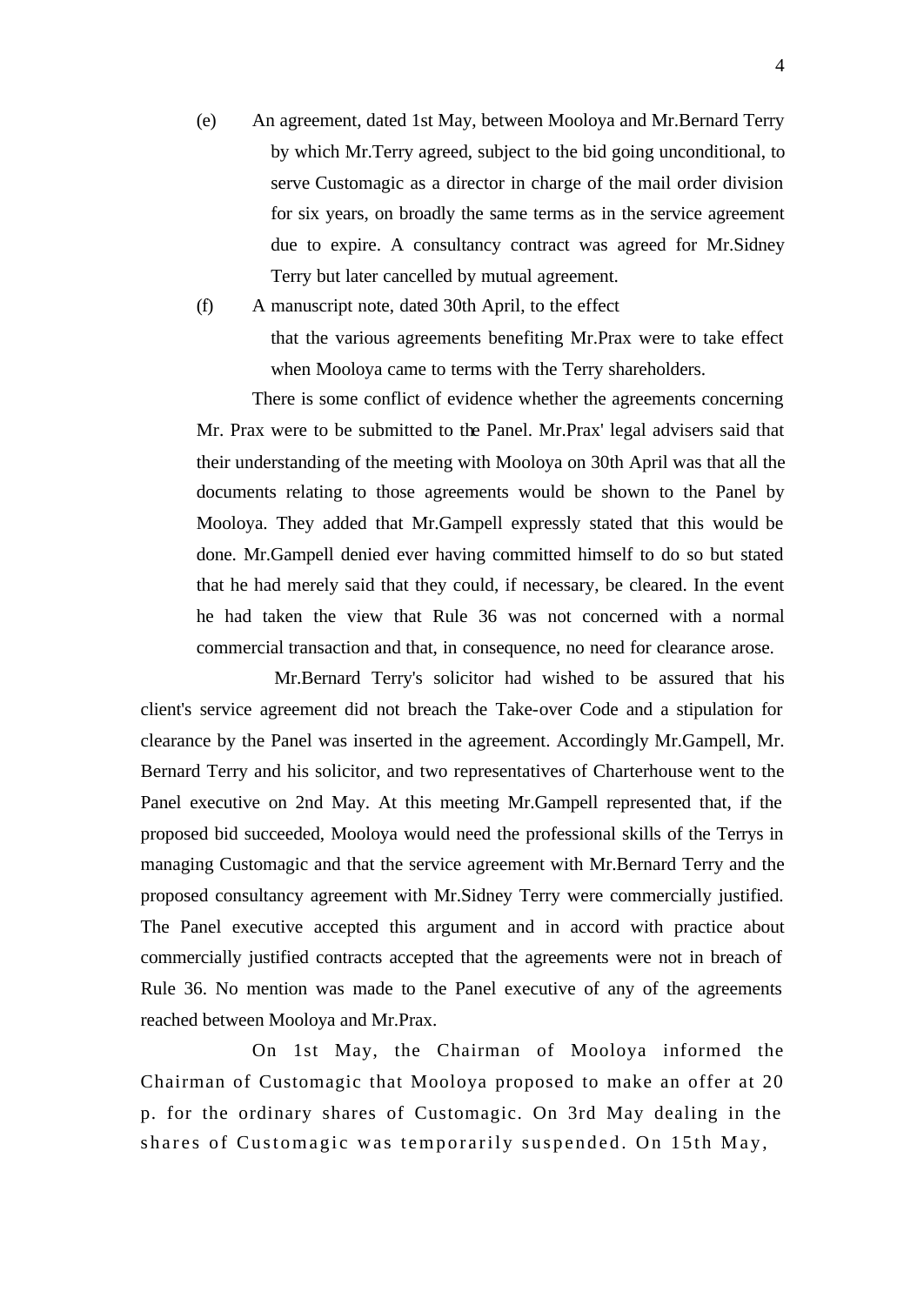Mooloya announced the intended offer and that it had entered into conditional agreements with certain shareholders of Customagic to acquire 2,328,470 shares in Customagic (44.4 %.) at a price of 20 p. per share. To these had to be added 135,000 (2.8%) Customagic shares already held by Mooloya. The board of Customagic (other than Mr.Bernard Terry and his son Mr.Andrew Terry) advised rejection of the offer.

On 17th June Charterhouse posted an offer on behalf of Mooloya to acquire the issued share capital of Customagic, other than the 135,000 already held, on the basis of partly convertible unsecured loan stock of Mooloya, with a cash underwritten alternative of 20 p. The first closing date of the offer was 10th July.

The offer document issued on 17th June made some reference to agreements other than the service agreements with the Terrys of which the Panel executive had been informed. The executive then asked for further details and, at their request, a further circular giving more information was issued on 28th June.

In the course of further enquiries, the Panel executive were informed, as recently as 3rd July, of special underwriting arrangements for the Mooloya loan stock offered to Prator Properties Limited of Jersey, a Company owned by Mr.Prax. Under these arrangements Mooloya agreed on 30th April that Prator Properties should participate in the underwriting of a nominal amount of loan stock equal to £200,000 less one-half of the nominal amount receivable by Prator Properties and other Customagic shareholders who had conditionally agreed to sell their shares under the arrangements referred to in (b) above. Mooloya also agreed that Prator should be indemnified as to any loss Prator might incur in respect of up to £100,000 nominal of the stock. The offer of this underwriting was stated to be open for acceptance by Prator any time from 30th April, 1978 until three days prior to the posting of the formal offer document. These agreements were never implemented but they existed with Prator Properties at least until the middle of June when the original arrangements were transferred to another company owned by Mr.Prax. Charterhouse, aware of the Prator Properties arrangements, did make enquiries why reference to them was not included under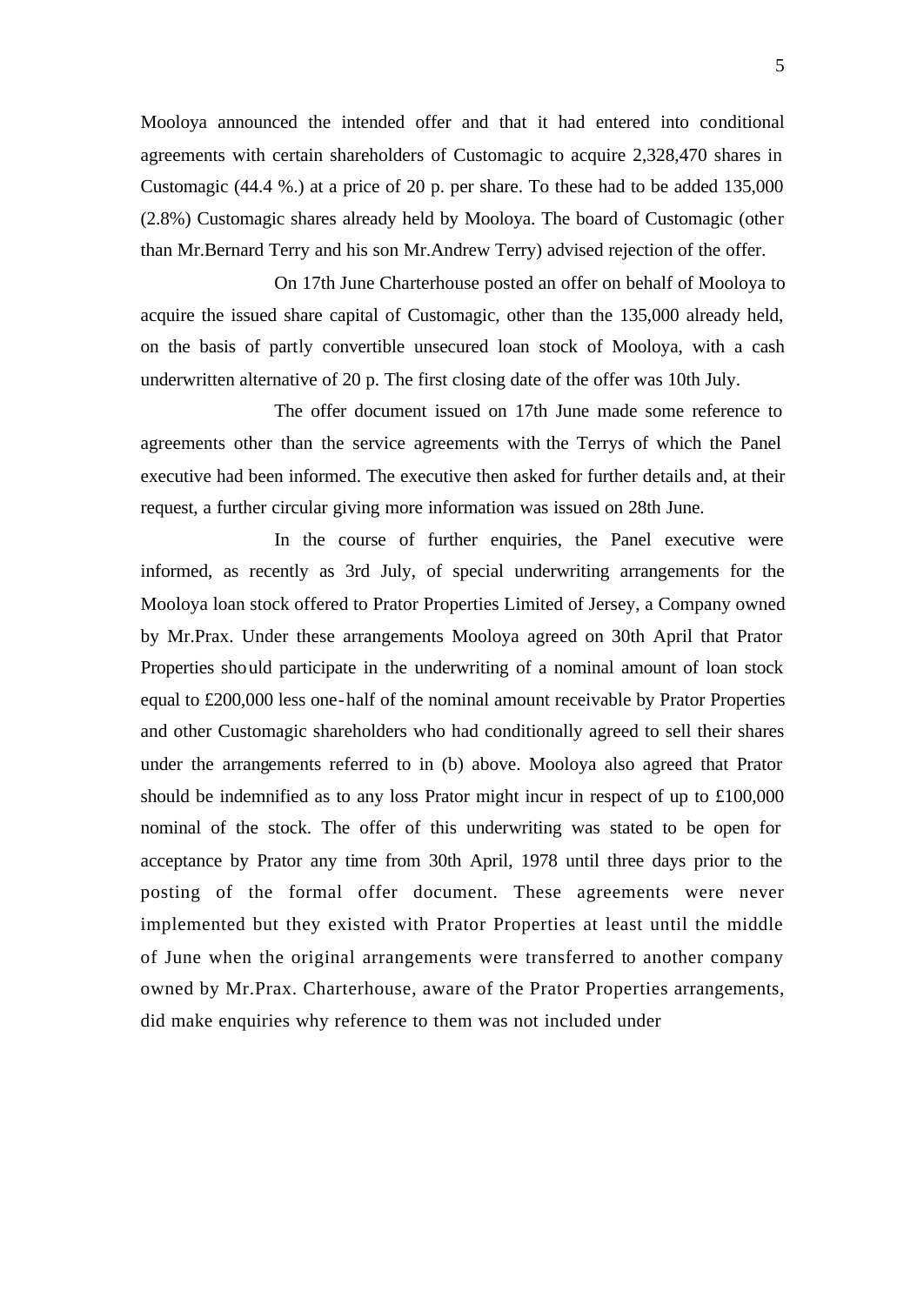material contracts in the offer document. Charterhouse were informed that the arrangement with Prator had been dropped and would not be implemented. They were not informed that the arrangements had been transferred to another company owned by Mr.Prax. In the event none of these underwriting arrangements were implemented. Had they been so they would have been in clear breach of Rule 36.

This case has caused the Panel considerable concern on a number of grounds.

Rule 36 provides that, save with the consent of the Panel, an offeror may not enter into arrangements to make purchases of shares of the offeree company, if such arrangements have attached thereto favourable conditions which are not being extended to all shareholders. This is an application of General Principle 8, which provides that all shareholders of the same class of an offeree company should be treated similarly by the offeror. In form, the procurement agreement was for Mr.Prax to secure for Mooloya, 658,040 shares mostly held in the Channel Islands of which Mr.Prax had already effective control of at least 462,000. Mr.Gampell informed us, however, that the intention was to pay the fee primarily for Mr.Prax' services in inducing the Terrys to dispose of their shares at 20 p. The memorandum of 13th June therefore rectified this shortcoming.

In our view this presentation ignores the fact that Mr.Prax owned or controlled a substantial number of shares. The sequence of events suggests that he was unwilling to co-operate in furthering the bid unless he received a substantial procurement fee. It is impossible in these circumstances to distinguish between the substantial extra amount that he received as a shareholder and the reward of his services in inducing others to accept a smaller amount than he received. As regards those services, Mr.Prax was a consultant of Customagic and attended board meetings. He was presumably paid to help to look after the best interests of the Company and Mr.Prax has stated that he did indeed believe the bid by Mooloya was in the Company's best interests. It was a source of some disquiet to Panel members that in the pursuit of such a satisfactory solution to Customagic's problems as he saw them, Mr.Prax should have attached so much importance to his own special arrangements.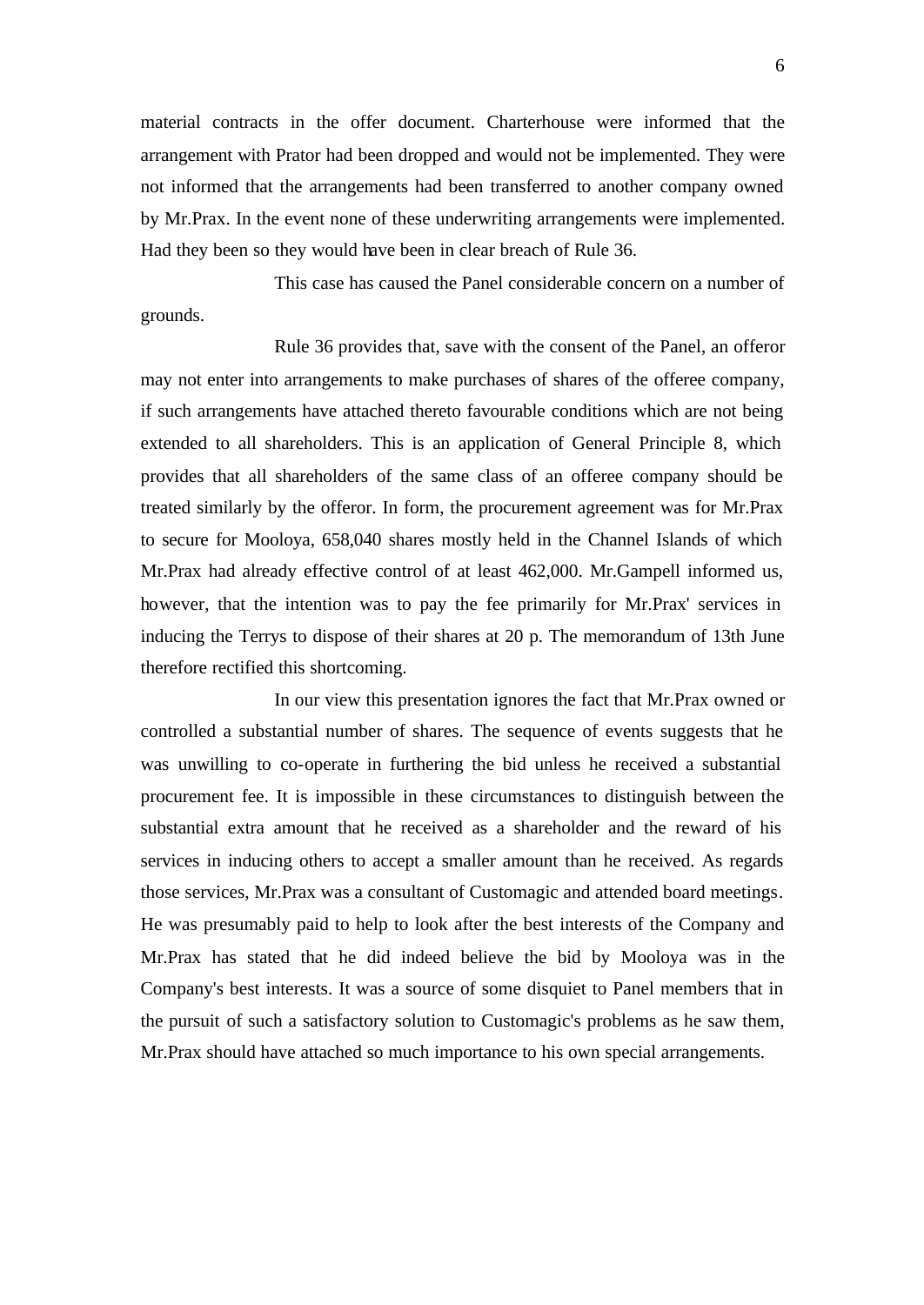The Panel concluded that the fee of £38,625 could not be distinguished from the amount paid for Mr.Prax' shares and should be regarded as an additional consideration to the 20 p. per share offered to other shareholders. As such it constituted a breach of General Principle 8 and Rule 36.

We did not find it easy to reach a conclusion about the consultancy fee to be paid to Mr.Prax. Mr.Prax<sup>'</sup> present consultancy agreement secures an annual fee of £2,000 and nothing is said about limiting the services to performance in Jersey. That Mr.Prax is now to be paid £7,500 p.a., that the services are to be performed in Jersey (if that is the effect of the agreement in practice) and that the provision for payment is for five years, whether or not Mr.Prax survives that period, must throw some doubt on the nature of the agreement. Mr.Prax produced evidence to show that he could work effectively on material sent to him from Manchester, and we can see that his advice would be of use to Mooloya if the bid succeeds and Mooloya has to manage Customagic. Although we found it difficult to divorce the consultancy agreement from the other arrangements between Mooloya and Mr.Prax, on balance we decided that it was not in itself offensive under Rule 36.

As indicated in a short statement issued on 6th July, we directed that the offer should proceed on its existing terms but that the fee of £38,625 should not be paid and that Mooloya, subject to the offer becoming unconditional, should pay an extra consideration amounting to 1 p. cash per Customagic share to all shareholders of Customagic who accepted the offer.

The Panel considers that prime responsibility for the breach of General Principle 8 and Rule 36 must lie with Mooloya. Mr.Gampell is a practising solicitor with extensive experience in the field of take-overs and in the work of the Panel. Whether or not he gave an express undertaking to clear the fee arrangement with the Panel, he was certainly on notice that Mr.Prax' advisers were concerned about the application of the Code. The Panel found it extraordinary that Mr.Gampell only two days later discussed with the Panel executive the Terry arrangements and obtained clearance under Rule 36 yet found it possible to avoid mentioning the far more sensitive Prax arrangements. Even after it became evident that the Panel was pursuing an investigation into possible breaches of Rule 36 following publication of the offer document, no complete disclosure to the Panel of all the various arrangements with Mr.Prax was forthcoming from the Mooloya side. The Panel has concluded that the conduct of